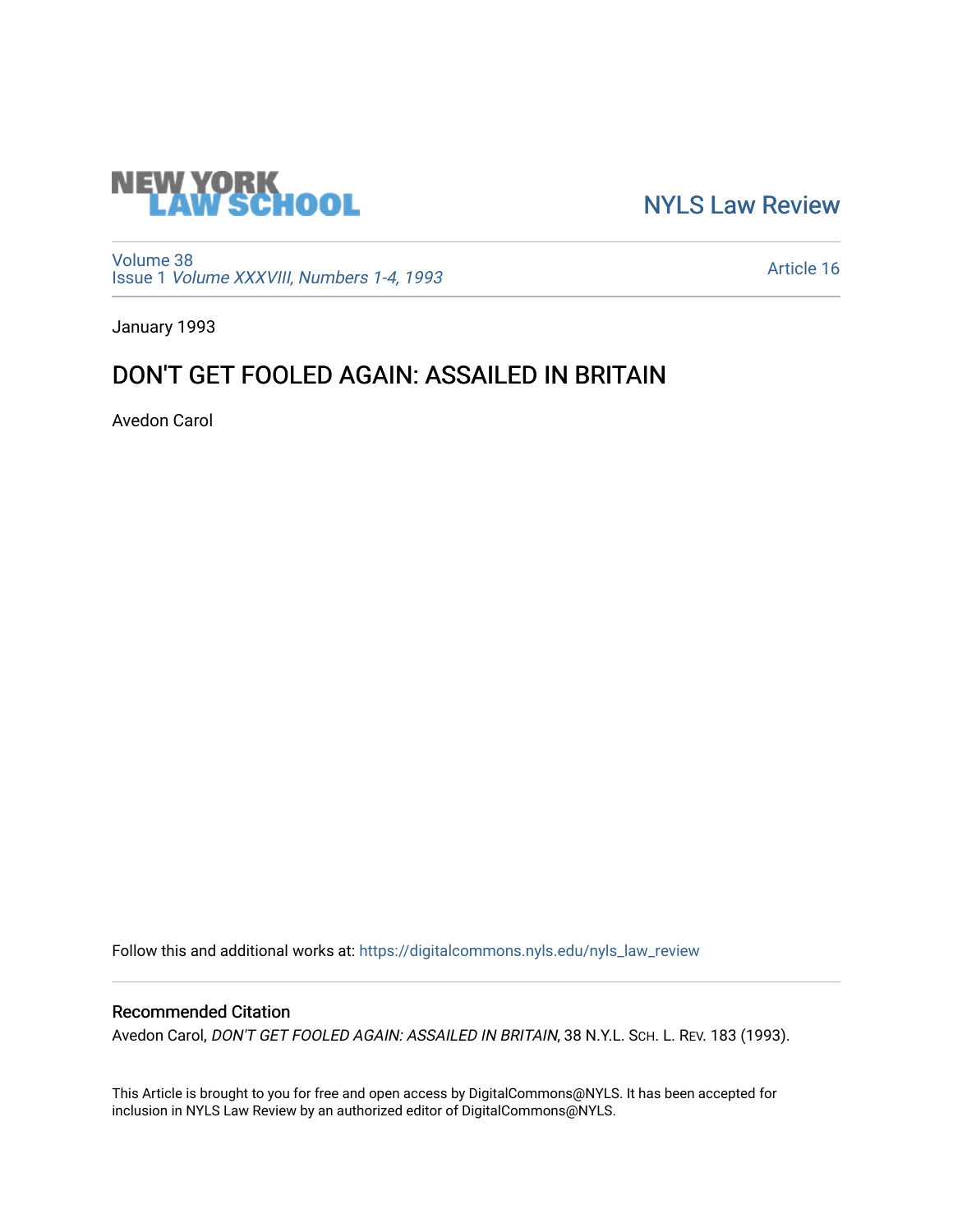## **AVEDON** CAROL"

## **I.** NOT MUCH ANARCHY IN THE **UK**

In the United Kingdom, we have something called "civil liberties," which translates roughly as anything the government has not yet decided it can take away from you. Because parliamentary law dictates that the hands of Parliament can never be tied,<sup>1</sup> a bill of rights is theoretically out of the question-rights belong to the Crown. This makes it difficult, of course, to find ways to fight censorship in the British courts. But that in itself would not pose such a problem if we had a culture in which progressives, at least, had a firm understanding of the dangers of censorship. On the contrary, however, it is very easy to get the feeling that no one in Britain is really sure that censorship is potentially a bad thing.

Without the equivalent of a First Amendment,<sup>2</sup> it was relatively simple to get laws against racist speech passed in the United Kingdom in response to hateful literature being distributed **by** the fascist National Front (NF). The campaign against the **NF** made censorship respectable on all sides. In every forum, it was taken for granted that the need for such laws was obvious, that no one could object to such laws, and that alleged parallels between the NF's racist speech and pornography's sexism mandated similar laws to protect women from incitement to sexual hatred.

What few people acknowledge, however, is that the anti-hate content of race-relation legislation would not have been passed in the first place if the NF's literature had not already been proven to be deeply unpopular with the majority of people in Britain. Materials of this nature would be found offensive even by most garden-variety racists who have opposed anti-discrimination legislation. It should be remembered that laws against racism are not enforced once racist sentiments become popular. But some

2. **U.S. CONST.** amend. I. "Congress shall make no law **...** abridging the freedom of speech...." *Id.*

183

<sup>\*</sup> A founding member of Feminists Against Censorship in Britain and a member of the executive committee of the National Council for Civil Liberties.

*<sup>1.</sup> See generally* **S.H. BAILEY** & **M.J. GUNN,** SMITH **AND** BAILEY **ON THE** MODERN **ENOLISH LEOAL** SYSTEm **(1991)** (discussing Parliamentary Sovereignty contained within the United Kingdom's constitution, which requires that Acts of Parliament not be questioned **by** courts and any prior inconsistent legislation be repealed).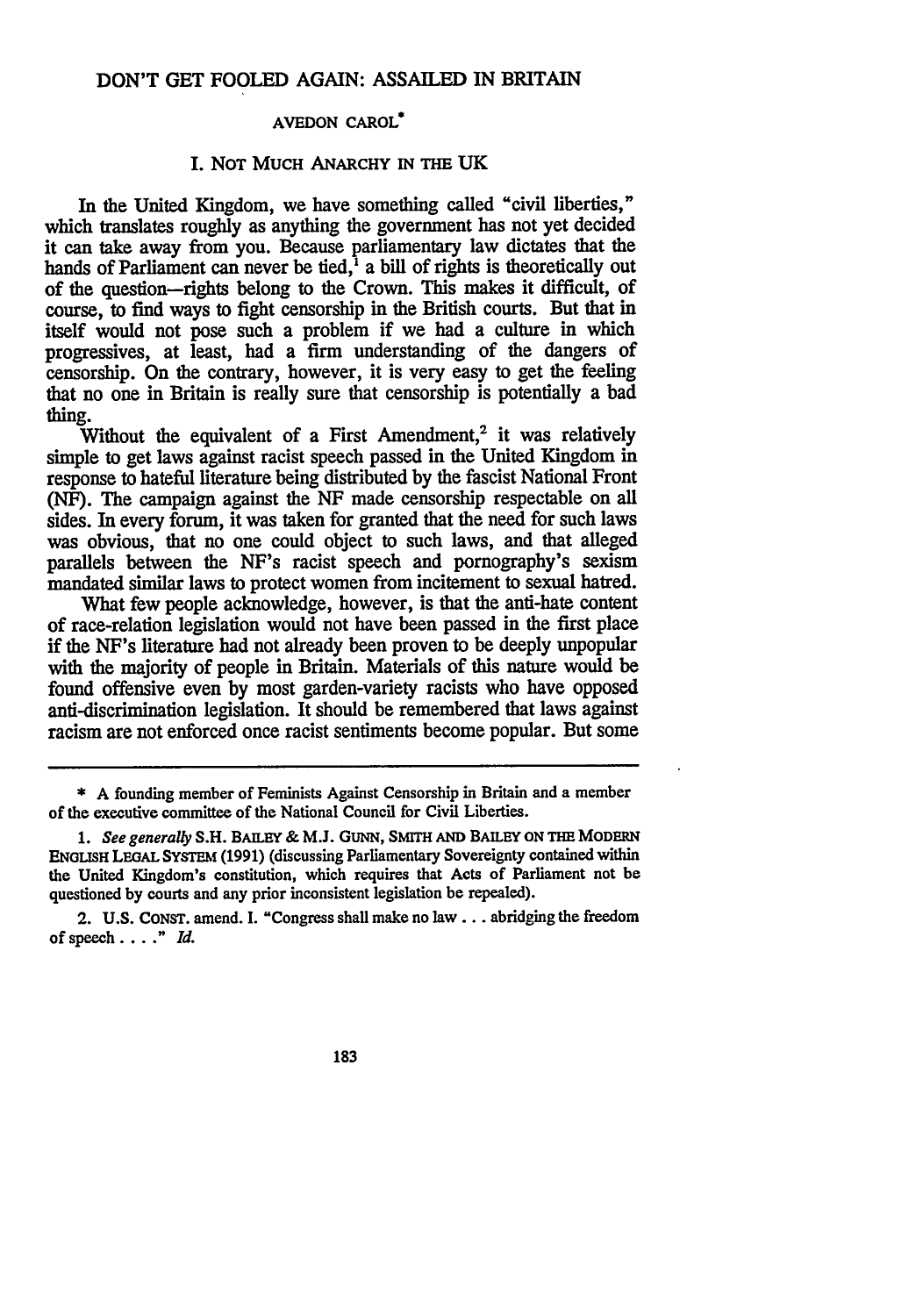of us would say that the Incitement to Racial Hatred law' does little more than sweep the issue of racism under the carpet, allowing a subtle but effective type of racism to prevail without comment.

America, however, is a bogeyman for censorship activists in the United Kingdom. America is a violent nation: the murder rate for a major American city in a single year exceeds that for the whole of Great Britain for several years running. $^{4}$  In Northern Ireland, it took more than twentyfive years of civil war for the number of killings to catch up with the number of murders in New York City and Los Angeles in a single year.<sup>5</sup> More rapes are reported in America, too.<sup>6</sup> United States crime figures are cited as evidence that American freedom of the press-freedom to produce violent material and hard core pornography-leads to a violent society.<sup>7</sup>

The people who make these claims, however, neatly neglect to mention the other differences between the United States and Britain. In the United Kingdom, private ownership of handguns is illegal<sup>8</sup> while guns are widely available in the United States.<sup>9</sup> In Britain, our safety net reduces both the desire and the need for criminal activity-health care is freely

**3.** Public Order Act, **1986,** ch. 64 (Eng.). The Act reads in pertinent part: Use of words or behaviour or display of written material

**(1) A** person who uses threatening, abusive or insulting words or behaviour, or displays any written material which is threatening, abusive or insulting, is guilty of an offense if-

(a) he intends thereby to stir up racial hatred, or

**(b)** having regard to all the circumstances racial hatred is **likely** to **be** stirred up thereby.

#### *Id.* § **18.**

*4. See, e.g.,* Fox Butterfield, *Experts Explore Rise in Mass Murder,* N.Y. TIMEs, Oct. 19, 1991, at 6 (reporting that in **1988** there were 8.4 murders in the United States for every 100,000 residents as compared with 1.2 murders in Great Britain for every 100,000 residents).

*5. Compare* Editorial, *Tears Enough in Northern Ireland,* N.Y. TIMiES, Dec. **18,** 1993, at 22 (indicating that the 25-year conflict in Northern Ireland has taken 3000 lives) *with* FED. BUREAU **OF** INVESTIGATION **& U.S.** DEP'T **OF JUSTICE, UNIFORM CRIME** REPORTS: CRIME IN THE UNITED STATES 75, 101 (1991) [hereinafter CRIME REPORTS] (reporting 2245 homicides in **1990** in New York City and **983** in Los Angeles).

*6. Compare The* Britain *Audit: Crime; Bewitched, Bothered and Bewildered,* **ECONOMST,** Aug. **28, 1993,** at **56, 57** [hereinafter *The Britain Audit]* (reporting that there were 4142 recorded rapes in **1992** in Great Britain) *with* CRIME REPORTS, *supra* note 5, at 51 (reporting 102,555 rapes in 1990 in the United States).

*7. See, e.g.,* Caryn Jacobs, *Patterns of Violence: A Feminist Perspective on the Regulation of Pornography,* 7 HARV. WOMEN'S L.J. 5, 11-12 (1984).

**8.** Firearms Act, 1968, ch. **27,** § 5 (Eng.).

*9. See* Tom Morganthau, *Why Not Real Gun Control?,* NEWSWEEK, Oct. 11, 1993, at 33 (attributing increases in violent crime to general access to handguns).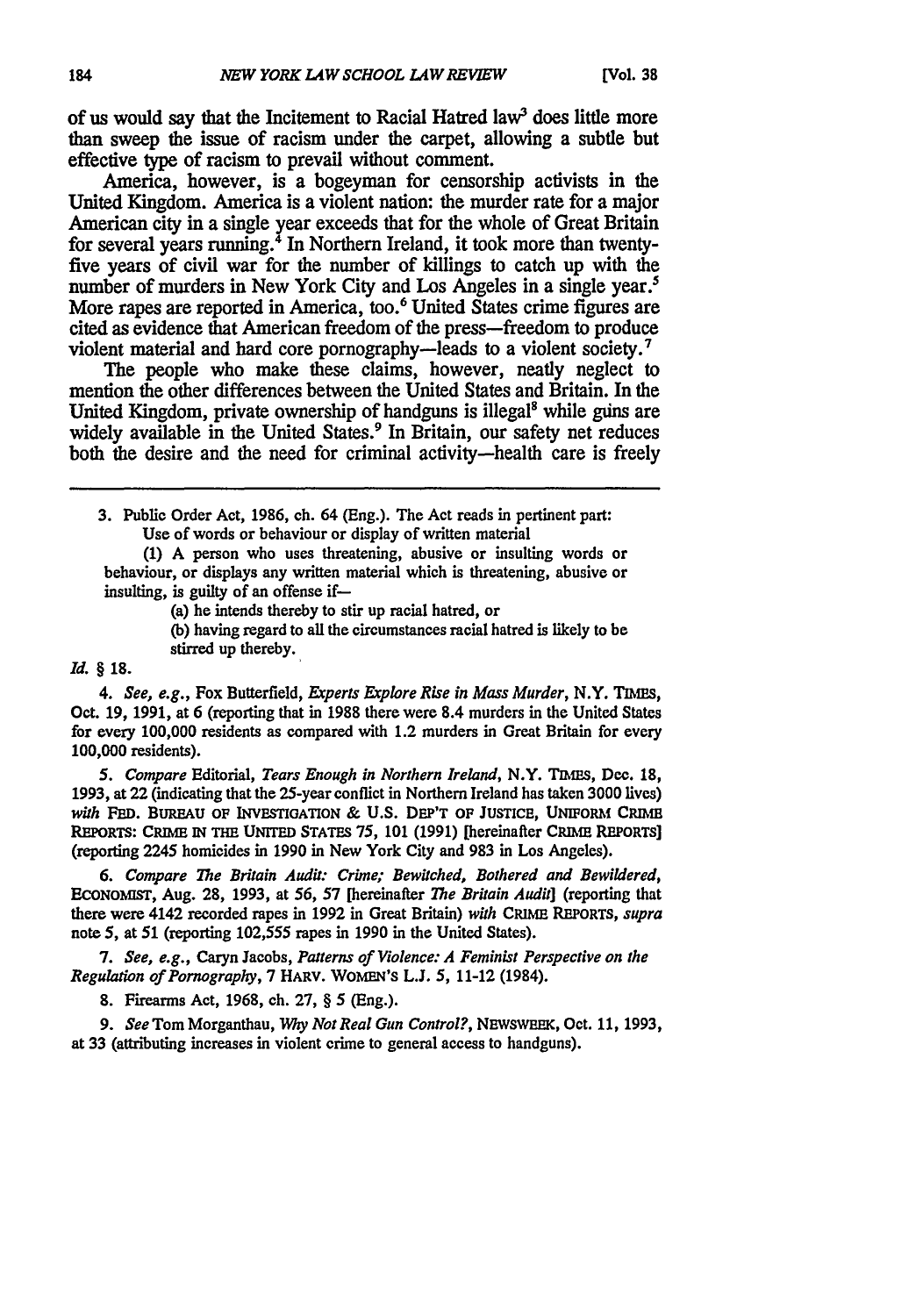available to all,10 while an uninsured American might lose her home to pay for medical costs.<sup>11</sup> Finally, the American feminist movement has kept rape activism so high on its agenda<sup>12</sup> that the percentage of rape victims who report the assault is bound to be higher **than** in Britain. It seems clear that British society has more to fear from emulating America's alienating contempt for the poor and unemployed than it does from freedom of the press.

Most statistics and theories used **by** British campaigners to support anti-pornography activism come from the United States although often in a highly distorted form.<sup>13</sup> The situation is muddled by references to material that has never been sold in Britain, as if it is freely available in our corner shops-to say nothing of the undying rumors of "snuff" films.<sup>14</sup> Without an anti-censorship background to impede them, arguments in favour of censorship seemed to flow through British culture in the 1980s without objection. Both the Labour Party and an increasingly visible segment of British feminists accepted anti-pornography rhetoric

**11.** *See* JONATHAN KOZOL, RACHEL **AND** HER CHILDREN: **HOMELESS FAMILmS IN** AMERICA **8, 32 (1988);** *see generally* Allan R. Gold, *The Struggle to Make Do Without Health Insurance,* N.Y. **TIMES,** July **30, 1989,** § **1,** at **1,** 22 (reporting the economic effects of catastrophic illness on families and individuals in America who cannot afford health insurance, and, as a result, lose their homes).

12. *See* **LINDA** BROoKOvER BOURQUE, DEFINING RAPE **3, 11-13 (1989);** *see generally* **SUSAN** BROWNMILLER, **AGAINST** OUR WILL: **MEN,** WOMEN **AND RAPE** (1975) (arguing that rape should be a major concern of the feminist movement); KATIE ROPHE, THE MORNING AFrER: SEX, FEAR, **AND** FEmNISM ON **CAMPUS (1993)** (arguing that feminists' concern about rape has distorted the difference between rape and consensual sexual relations between men and women).

**13.** *See* Alison King, *Mystery and Imagination: The Case of Pornography Effects Studies, in* **BAD GIRLs AND DIRTY PiCTUREs 57** (Alison Assiter **&** Avedon Carol eds., **1993)** (noting how some feminists repeatedly allude to particular research, despite the right-wing moralist perspectives of the researchers).

14. For example, charges of extreme images appearing in *Penthouse* refer exclusively to **U.S.** *Penthouse* (in fact, almost entirely to the December 1984 issue of **U.S.** *Penthouse)* without any clarification that this is not the same magazine as the one sold under that name in the United Kingdom, where such images can not be sold at all. *See also* Beverly LaBelle, *Snuff-The Ultimate in Women-Hating, in* **TAKE** BACK **THE** NIGHT **272** (Laura Lederer ed., **1980)** (discussing the X-rated movie *Snuff,* which depicts the murder and dismemberment of a young woman).

**<sup>10.</sup>** *See* National Health Service Act, 1977, ch. 49, § 1 (Eng.). England has had nationalized free health care since 1946. *See* National Health Service Act, 1946, 9 & **10 Geo. 6,** ch. **81** (Eng.).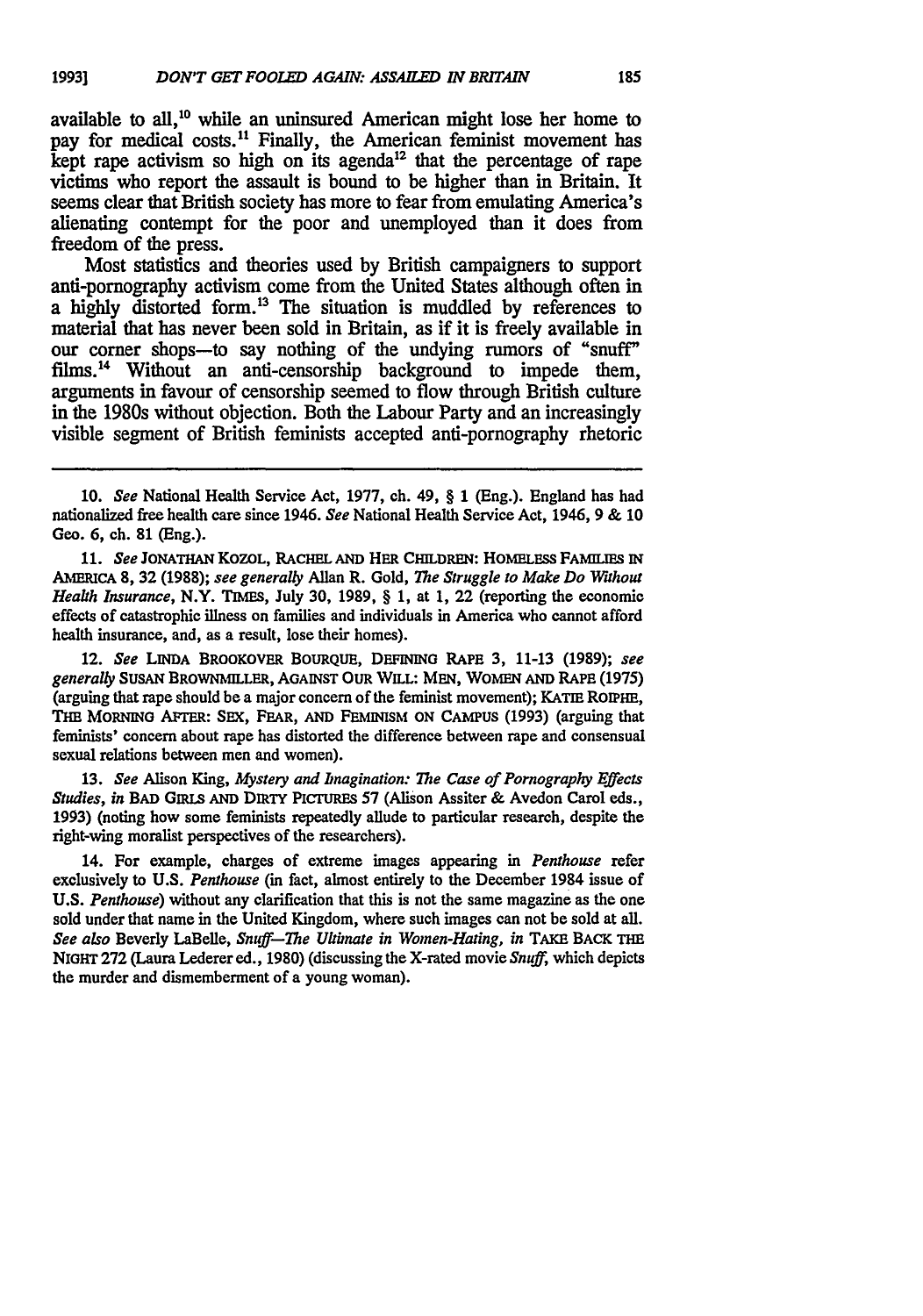undiluted.<sup>15</sup> The moral right, of course, had a front-row seat and often sat next to lesbian feminists on and-pornography panels.

Pro-censorship activists may have overstepped themselves at last, however, when a cadre of anti-pornography campaigners decided to make their case to the National Council for Civil Liberties **(NCCL** or Liberty),<sup>16</sup> an organization, somewhat similar to the American Civil Liberties Union,<sup>17</sup> operating principally in England and Wales (Scotland has its own **SCCL).'8** Attempting to promote a Dworkin-MacKinnon approach to pornography, $19$  these women introduced a resolution supporting laws to censor pornographic materials at the **1989** annual general meeting (AGM) of NCCL.<sup>20</sup> Its supporters made an emotional case for censorship, suggesting that the tepid soft-core available in Britain was overwhelmingly violent. $^{21}$  The pro-censorship contingent was able to sway the meeting, winning **by** a narrow margin.'

It was this unthinkable turn of events that finally galvanized frustrated anti-censorship feminists in England to form Feminists Against Censorship **(FAC).'** Within months **FAC** produced its first leaflet? and managed

*15. See The Primarolo* Bill, *in* **BAD GIRLs AND DIRTY PICTURES,** *supra* **note 13,** at 41 (describing the introduction of an anti-pornography bill, drafted **by** the Campaign for Press and Broadcasting Freedom and supported **by** the Campaign Against Pornography **&** Censorship, into the House of Commons **by** Labour Party Member of Parliament Dawn Primarolo).

**16.** See MARK **LILLY,** THE **NATIONAL COUNCIL FOR** CIVIL **LIBERTIES: THE FIRsT** FIFrY **YEARS** 1-10, 150-51 (1984) (describing the founding of the NCCL and its current situation).

**17.** *See generally* **AMERICAN CIVIL LMERTIES UNION,** BRIEFING PAPER No. **1, GUARDIAN OF LIBERTY:** AMERICAN CIvL **LIBERTIES UNION 1 (1993).** "The American Civil Liberties Union is the nation's foremost advocate of individual rights-litigating, legislating and educating the public on a broad array of issues affecting individual freedom in the United States." *Id.*

**18.** *See* LILLY, *supra* note **16,** at 42.

**19.** *See* **ROSEMARIE TONG, FEMINIST** THOuGHT **116-20 (1989)** (explaining Andrea Dworkin's and Catharine A. MacKinnon's view that pornography is a civil rights issue, best confronted with anti-discrimination law); *see also Introduction* to **ANDREA DWORKIN, PORNOGRAPHY: MEN** POSSESSING WOMEN at xxviii-xxxiv **(1989).**

**20.** *See Chronology of Anti-Pornography Initiatives in the UK, in* **PORNOoRAPHY: WOMEN, VIOLENCE &** CIVIL **LIBERTIES 593** app. (Catherine Itzin ed., **1992).**

21. *See* Nettie Pollard, *The Modern Pornography Debates,* 14 **TOLLY'S J. MEDIA** L. **& PRAC.** 134, 134 **(1993).**

22. *Id.*

**23.** *See Preface* to BAD Gnus **AND** DIRTY **PICrURES,** *supra* note **13,** at vii; **FEMINISTS AGAINST CENSORSHIP,** PORNOGRAPHY **AND FEMINISM: THE CASE AGAINST** CENSORSHIP 14 (Gillian **Rodgerson & Elizabeth Wilson** eds., **1991).**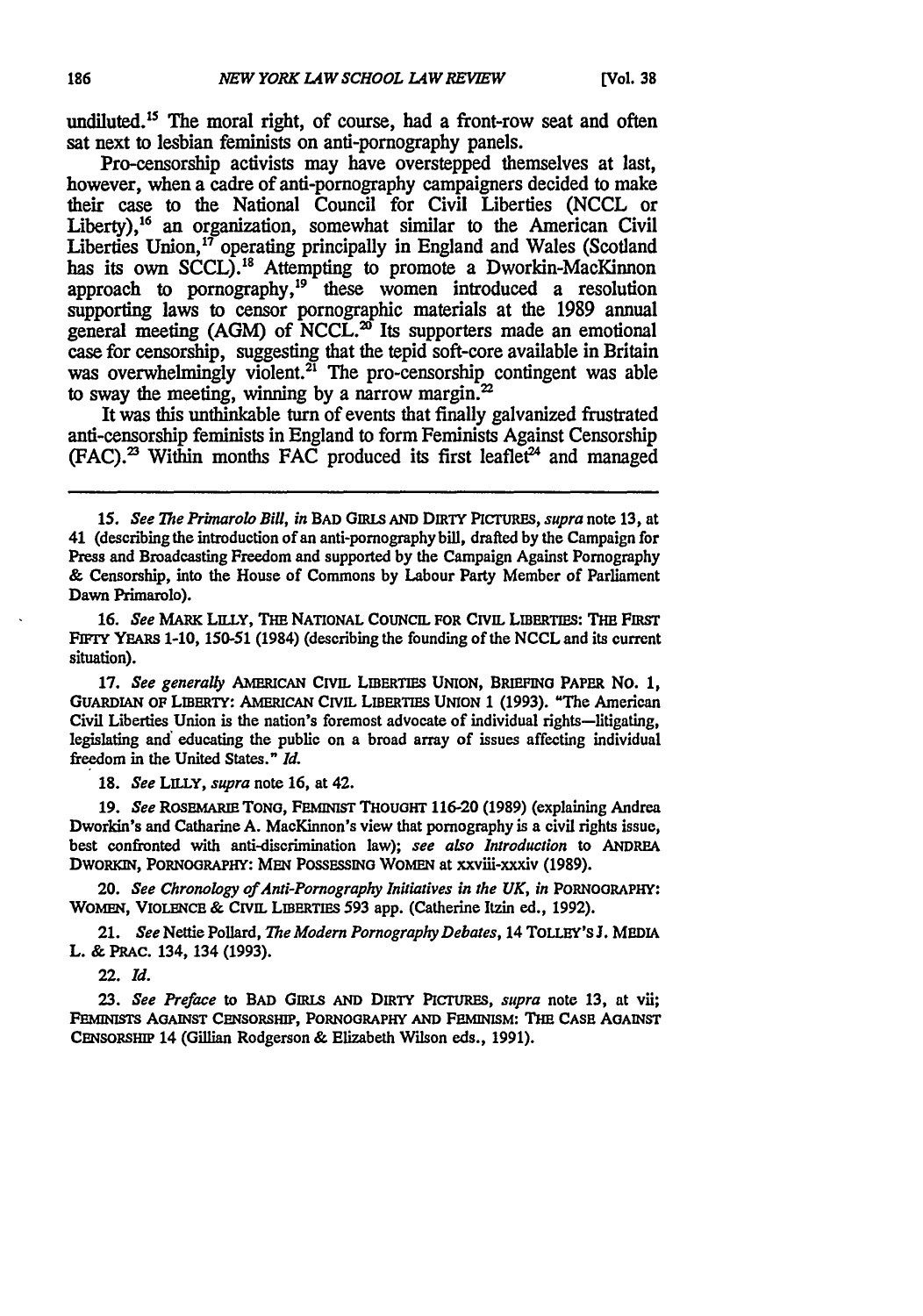to get attacked in the local feminist press.<sup>25</sup> Public appearances, usually met with vociferous objection, quickly schooled us in public speaking and, **by** the **1990** annual general meeting of **NCCL, FAC** was able to **tam** back the tide of anti-pornography support. Our real victory, however, came **in 1991** when our resolutions won overwhelming support from NCCL's members, and when a **FAC** representative was elected to the executive committee.<sup>26</sup> FAC has had further victories since, and now has three members serving on the executive committee.

## **II.** No **SEX PLEASE, WE'RE...** WOMEN?

In the fight over pornography, the issue of violence against women is often used to support censorship rather than to address the evils of violence and sexism. $27$  Women do have genuine concerns about the production of sexual materials: in television, film, and written material, there has been a history of androcentrism, insensitivity to women's views, misrepresentation of women's attitudes and tastes, stereotyping, and just plain sexism.<sup>28</sup> But television and general-release film have usually been

24. *See* **FEMINmTs AGAINST CENSORSHIP, ASK YOURSELF ...** Do You **REALLY** WANT **MORE CENSORSHIP? (1989).**

*25. See Watch This Space,* EvERYWOMAN (Eng.), Jan. **1990,** at 5 (accusing **FAC** of being overwhelmingly influenced **by** Americans and asserting that it "could be more accurately named Anti-Feminists for the Pornography Industry").

*26. See* Pollard, *supra* note 21, at 134. The resolution read:

This **AGM** instructs the **EC** [Executive Committee] to actively campaign against sexual censorship, including attempts **by** the authorities to suppress such materials as gay men's publications, comics, material produced by women, sex education material, and of other media which discuss sexual politics. In view of the increasing harassment of publishers, distributors, and members of the public, a concerted effort on behalf of freedom of expression and the right to read and view is essential. As no organization is better placed than Liberty **to** take on this growing affront to fundamental rights, this **AGM** accordingly instructs the **EC** to attach the highest priority to public campaign in defense of these crucial civil liberties.

*Resolutions Carriedby the AGM,* LIBERTY (National Council for Civil Liberties, London, Eng.), July **1991** (on file with the *New York Law School Law Review).*

**27.** *See* Nadine Strossen, *A Feminist Critique of "The " Feminist Critique of Pornography,* **79** VA. L. REv. **1099,** 1154-59 **(1993)** (arguing that **by** focussing on the evils of pornography, both anti-pornography feminists and the political right transform the discussion about women's equality into a debate on censorship, thereby obscuring the broader social issues of discrimination and violence against women).

**28.** *See, e.g.,* Barbara B. Stern, *Feminist Literary Criticism and the Deconstruction ofAds: A Postmodern View of Advertising and Consumer Responses,* **19 J. CONSUMER** RES., Mar. **1993,** at 556, *558* (analyzing the advertising industry's widespread use of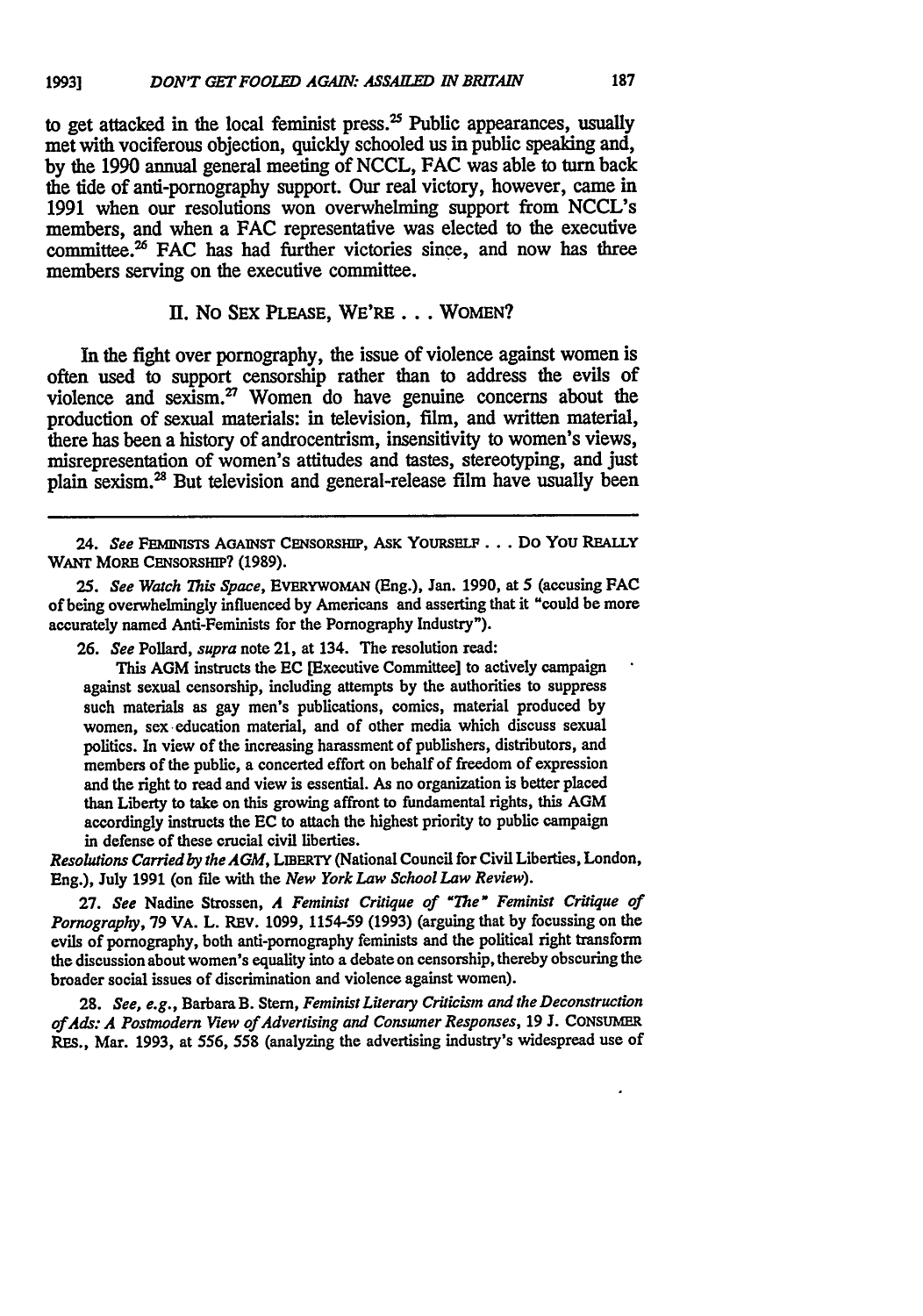produced with the idea that women will view these materials, making it relatively easy for women to spot and analyze sexist content and, in turn, demand that participation be fully invited. Similarly, a wide range of publications have been open to the lens of public examination **by** women, and ultimately women have become visible-and often **highly** regarded-participants in journalism and the literary field.<sup>29</sup>

In the case of pornography, however, it was always assumed that women would have no interest, and *should* have no interest. Surely, no genre ever made women feel more excluded. Our resentments about exclusion should surprise no one. Because women were not meant to see pornography, we could have no comment on it, no quarrel with its sexism, and, thus, no criticism of its internal values. Indeed, it was the one area where it was unthinkable for women to demand participation in order to bring about change.

Could this be why so many feminists have automatically taken the position that pornography should be banned rather than reformed in the same way women have been reforming other genres and media? Have we simply accepted the assumption that women cannot participate as consumers and creators of pornography? Have we decided that if we can't play, then the boys can't play either? Does this sense of exclusion make it easy for us to believe that sexual fantasies that men have while reading pornography are really about something much nastier than sex?

The idea that women are excluded-and should be excluded-from sexual discourse is an old one.<sup>30</sup> Although this idea has become considerably weakened in the last few decades, $3<sup>1</sup>$  it still exerts influence on the argument over the presence of sexual materials in society. Assumptions abound that the very nature of sexual desire makes it an unpalatable subject for recreational consumption **by** women and children. To many people, sex remains a dark and unsavoury aspect of our existence, too sordid and bestial to be appreciated **by** any but the most equally bestial members of our society-men.

what are considered to be traditionally male-oriented values).

**31.** *See id.*

<sup>29.</sup> *See generally DAVID H. HOSLEY & GAYLE K. YAMADA, HARD NEWS: WOMEN* **IN BROADCAST JOURNALISM (1987)** (noting the many accomplishments of women in both broadcast and literary journalism).

**<sup>30.</sup>** *See generally* **BEATRICE FAUST,** WoMEN, SEX **AND** PORNOGRAPHY: **A CONTROVERSIAL AND UNIQUE STUDY 3-11 (1980)** (noting the historic discomfort of women when discussing the issue of women's participation in and consumption of pornography, and the recent tendency of an increasing number of feminists to overcome this discomfort and participate in the debate).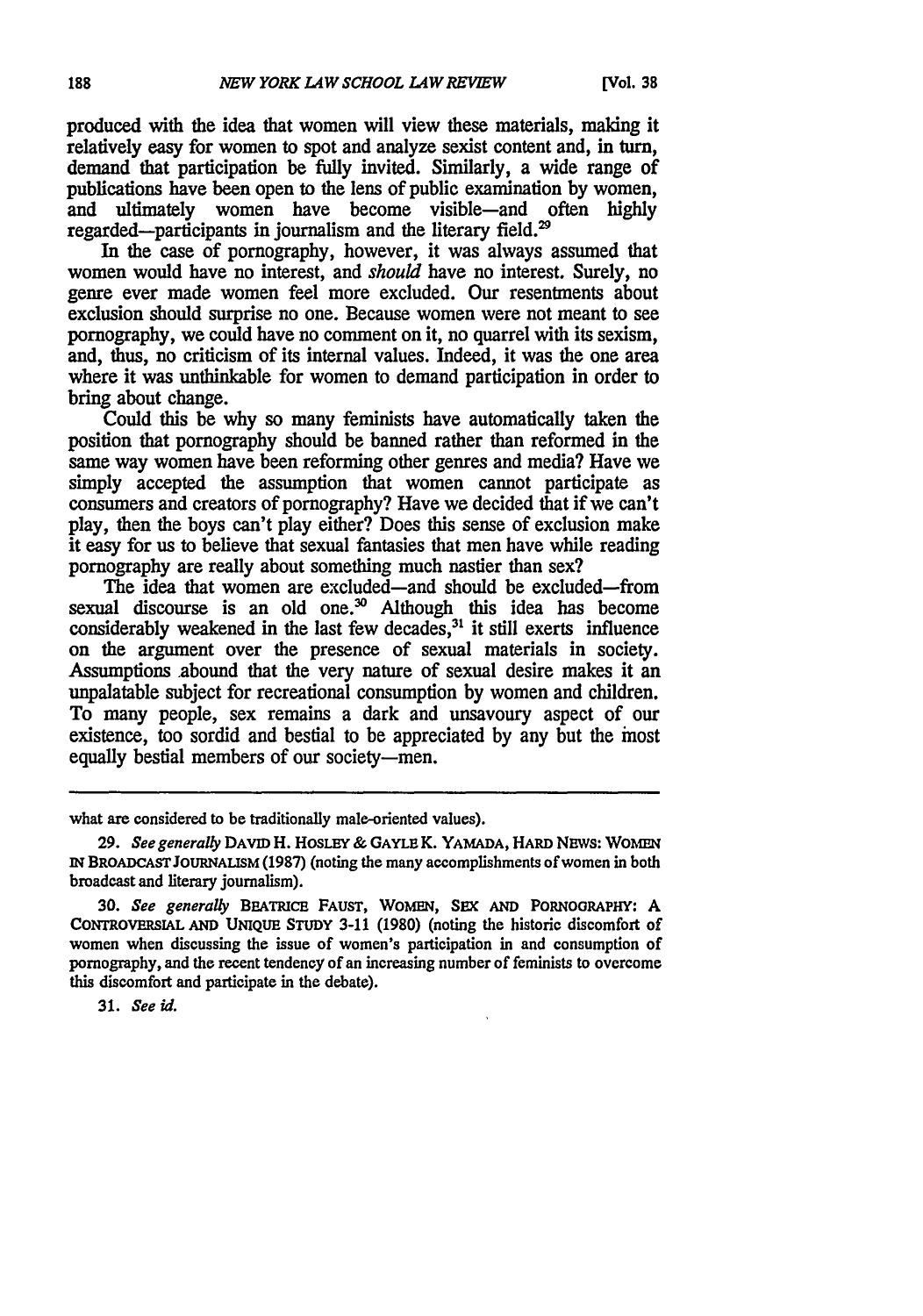## III. NO HELP FROM THE DADDY STATE

Censorship is not the answer to the question of sexual violence. For that, we must look further into the much more compelling research that suggests such violence is a direct result of sexual repression and family relationships.<sup>32</sup> Much as the moral right might like us to believe that licentiousness is our greatest threat, it seems clear that the most conservative attitudes about sex lead inexorably to a society that accepts and sometimes encourages rape and domestic violence.

An earlier wave of feminism that advocated sexual purity was successful in suppressing sexual expression, but without reducing violence against women. Rape myths were as widely accepted as ever, and the language of blaming women was elevated to a science. Modem feminism came into existence in large part as a reaction against precisely those values that had been promoted by social-purity feminists (most people forget the second half of the British suffragists' slogan: "Votes for women and chastity for men").<sup>33</sup> By the late 1960s, it was abundantly clear that the double standards condemning the pursuit of sexual pleasure by women had become an intolerable burden.

As poor economic conditions and social alienation increase, crime rates in Britain continue to rise.<sup>34</sup> The government, however, can hardly admit that its policies provided a foundation for these rises in criminal and violent activities. Under the circumstances, it is far more politically expedient to jump on the censorship bandwagon and condemn television and pornography than it is to halt the Conservative Party's own destructive and socially alienating programs. In both Britain and America, conservative politicians gratefully latch on to drives for laws that empower government's control of what can be seen and said in the name of making society safer. But laws like these do nothing for women, or our homes and families. Whether "citizens" of America or "subjects of the Crown," we foolishly hand over our freedom to question those in power and receive nothing in return.

*34. See, e.g., The Britain Audit, supra* note **6,** at 56 (reporting that the overall crime rate in Great **Britain has** been increasing, with the most **rapid** rise **(starting** in **1980)** coinciding with general government cuts in spending in all areas except criminal justice, where government spending has increased).

**<sup>32.</sup>** *See King, supra* note **13,** at **73.** *See also* R. **EMERSON DOBASH & RUSsELL** P. **DOBASH,** WOMEN, VIOLENCE **AND** SOCIAL **CHANGE, 267-70 (1992)** (examining research showing that most violence against women occurs within intimate heterosexual relationships, and that much of this violence includes sexual assaults **by** husbands on wives, which historically have been ignored, if not winked at, by a patriarchal society).

**<sup>33.</sup>** *See* BARBARA **CASTLE,** SYLvIA **AND** CHRISTABEL PANKHURsT **122-23 (1987).**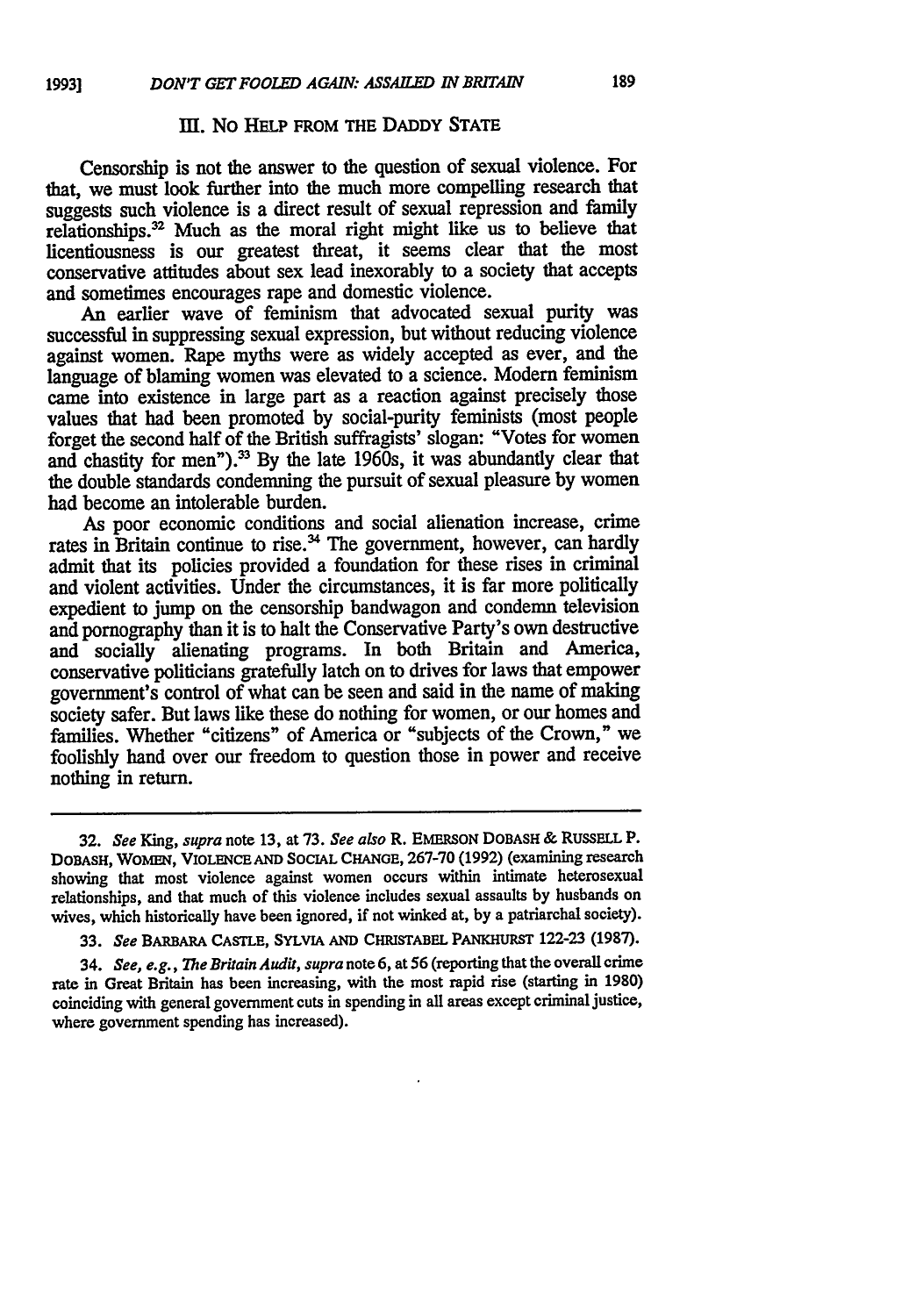The costs associated with law enforcement's choice of which criminals should be pursued is another matter receiving little attention in these discussions. Although most police experts admit that beat patrolling is probably the best safeguard against neighborhood criminal activity.<sup>35</sup> increased anti-vice campaigns remove more and more potential patrol officers from their beats and involve them in high-profile and relatively safe porn seizures, gay bar sweeps, and party raids. Chasing "perverts" and pornographers is far less dangerous than addressing serious criminal activity or domestic violence. Men who will beat up strangers or batter their wives are as likely to attack police officers, but homosexuals and porn traders are seldom so prone to resistance and violence. Because breaking up "vice rings" also often results in flashy media coverage for officers involved, pursuing the sex industry can be highly rewarding without entailing the dangers of facing truly violent offenders or the frustrations of dealing with house breakings that cannot be solved. In addition, high-level governmental appointees may seem to be accomplishing a great deal whenever one of these stories hits the papers-without ever making a dent in the kind of crime from which desperate victims are begging for relief.

In other words, too much energy is directed *away* from dealing with the very crimes which these new laws claim to solve. Moreover, the repressive and anti-sexual nature of the campaigns makes it that much harder to address the real causes of sexual violence, as well as sexism in general.

## **IV. FRIGHTENED AND IGNORANT-YOU CALL THIS "PROTECTION"?**

Because the campaigns to suppress sexual material contain so much "anti-filth" and anti-sex propaganda, it becomes almost impossible to address vital issues such as sex education, disease prevention, and contraception for the young. Fifty years of experience in examining the causes of sexual violence and the costs of early pregnancy for young women have made it abundantly clear that to improve the position of

*<sup>35.</sup> See generally* Joseph A. Gambardello **&** Bob Liff, *Crime Rate Drops; Cop on Beat Touted as Reason,* **NEWSDAY,** July **29, 1992,** at **19** (reporting that an increase in the number of "beat" cops, or "community policing," is believed to have caused New York City's crime rate to drop); Aaron Zitner, *Back to the Beat-and Basics For 7hese Cops,* BOSTON GLOBE, Aug. **18,** 1991, NW Wkly., at 1 (discussing community policing as the reason for safer neighborhoods and decreased crime in the city of Lawrence, Massachusetts). *But see* Glenn F. Bunting, *Police-Community Plan: Rumblings Among Success Stories; Shortfall in Staffing Hinders Effectiveness,* L.A. TIMES, Nov. 24, 1985, San Diego ed., Part 2, at 1 (reporting that the effectiveness of San Diego's experimental community policing program, implemented in 1975, has been questioned **by** both city residents and police officers).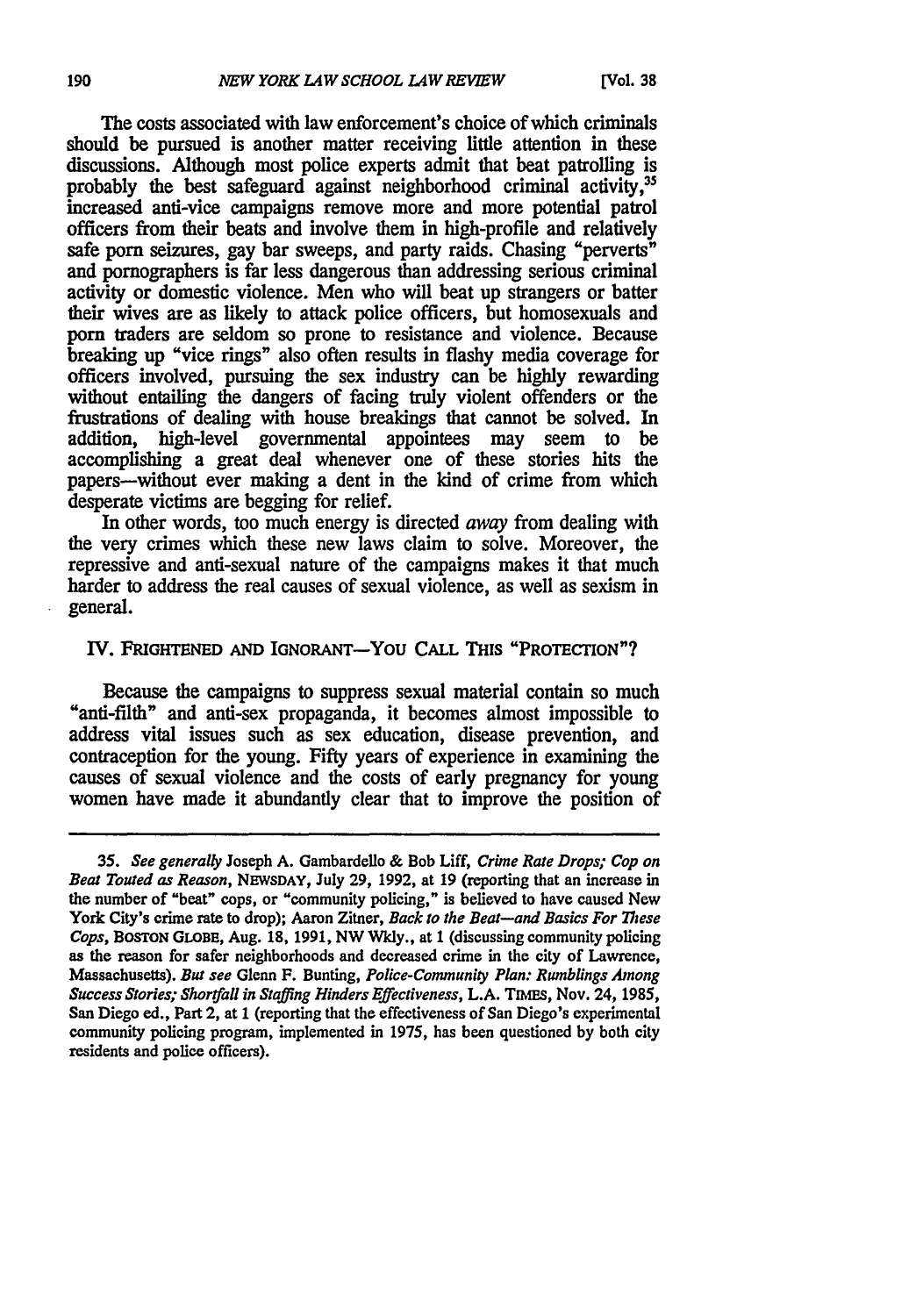women in society we need a broadscale educational campaign directed at teaching sexual rights and responsibilities, as well as the simple facts, to young people.

More than two decades of modem feminist activity, despite the successes, has largely failed to change the environment in which children learn myths and lies about sex and gender because our programmes have been kept firmly aimed at adults. Young people may see sexy images in advertising, but informationally their situation has not improved much. And for all the rhetoric we hear about protecting children from exploitation, hardly a soul bothers to mention children's rights or empowerment. It seems likely that children who know about sex, and understand that their bodies belong to them, are far more likely to be able to resist abuse. Such young people seem to be less prone to later sexual violence and to dangerous, unprotected sex, as long as protective measures are available to them.<sup>36</sup> Yet in spite of the evidence indicating that these programmes can actually reduce the likelihood of harm to children and women in society, we have expended little energy trying to bring information and help to young people.

Puritanism and over-protectiveness have made it impossible to enact programmes that would help arm children against abuse, early pregnancy, and disease. It is still possible to raise children in such a shell of ignorance and guilt about sex that the children later explode into horrifying acts of sexual violence. The right-wing answer to problems related to sex and reproduction always has been further repression.<sup>37</sup> We can see how well that has worked. The anti-pornography campaigns have actually increased the fear of exposing children to anything with sexual content. In fact, the level of fearfuiness has become overwhelming: one gets the impression that a woman cannot walk out of her house without being sexually assaulted, and that allowing any male to be in the unsupervised presence of her child will expose that child to sexual abuse. The moral right could not have designed a better programme to keep women trapped in their homes.

**<sup>36.</sup>** See, e.g., Sara Ruddick, *Procreative Choice for Adolescent Women, in THE* **PoLrrIcs OF PREGNANCY: ADOLESCENT SExUALITY AND PUBLIC PoLICY 126,** 134-35 (Annette Lawson **&** Deborah L. Rhode eds., **1993);** see also Claire Brindis, Antecedents *and Consequences, supra* at **257, 275** (noting that where health clinics are located on high school campuses, teenage pregnancies have dropped **by 30%).**

**<sup>37.</sup>** *See generally* **U.S.** DEP'T **OF JUSTICE, ATTORNEY** GEN.'S COmm'N **ON PORNOoRAPHY, FINAL REPORT** *45,* **78-79** (July **1986)** [hereinafter **FINAL REPORT]** (asserting that restrictions should be placed on pornography because it contributes to teenage pregnancy **and** abortion); Carole **S.** Vance, *The Meese Cormnission on the Road,* **NATION,** Aug. **2/9, 1986,** at *65* (discussing the Reagan Administration's Attorney General's Commission on Pornography as part of a right-wing moral agenda "that links sexuality and its surrogate, sexual images, with harm to women and death").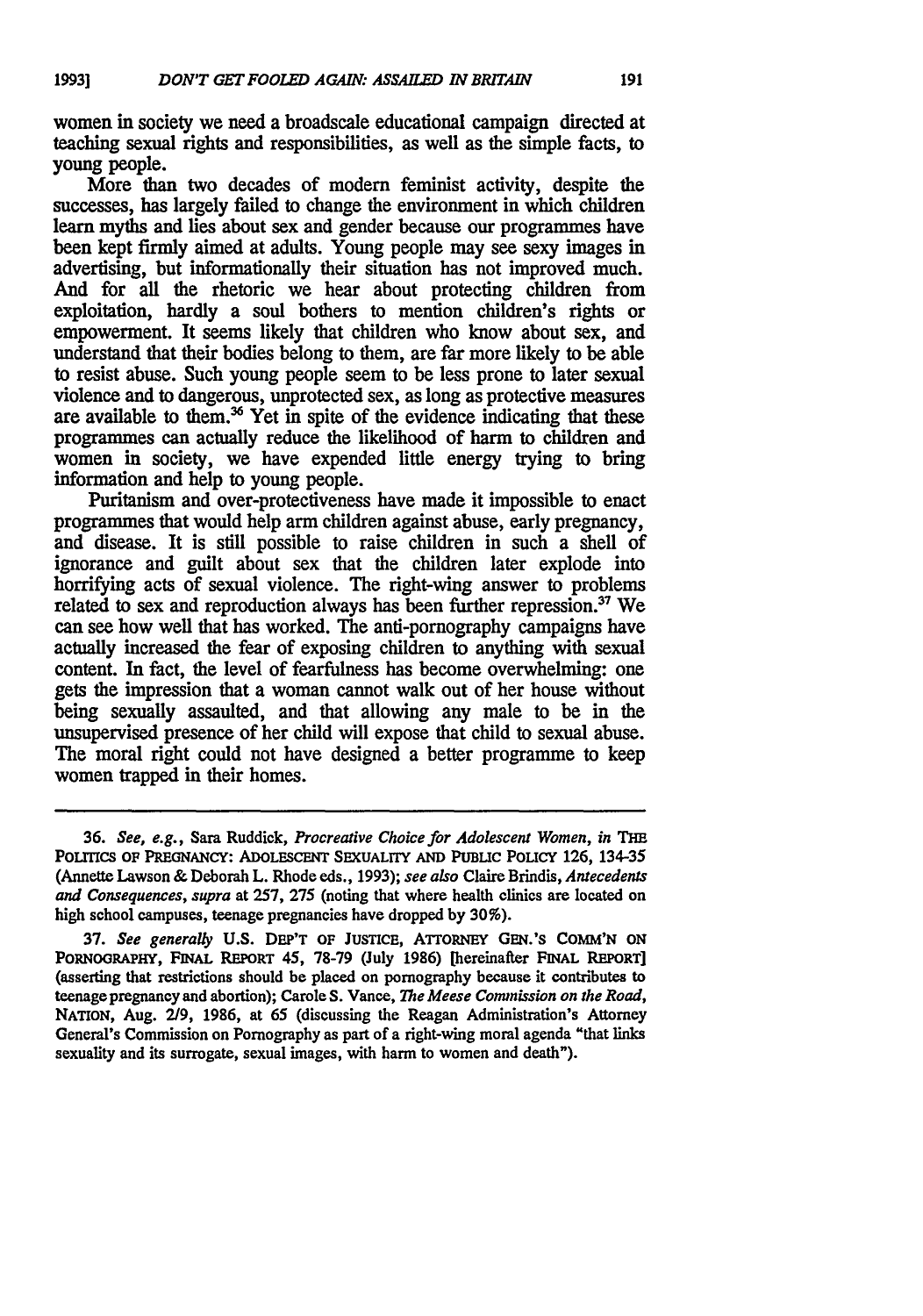Wide-scale social panic has proved to be an enormous obstruction to even the most moderate discussion of giving children enough information to recognize potential dangers and avoid them before they happen. We must, however, get the facts to children early to arm them against the misinformation they will pick up in the atmosphere, in traditional ways, regardless of the law.

## V. ANTI-PoRN **IS** ANTI-WOMAN

The sexual double standard was once a priority issue for females.<sup>38</sup> Even during the 1960s, it was obvious that we needed sexual autonomy and a self-defined sexuality if ever we were going to have freedom as human beings in society.<sup>39</sup> It was simply not possible to endure the pressures of a culture that defined us in terms of our sexual partnerships but also refused us the opportunity to understand and experiment with our own sexual repertoire and needs.

One of the feminine role's greatest demands is to keep the lid on sex outside the marital relationship. Aside from a few carefully aimed methods of enticing a prospective partner into marriage, it was principally women's job to control men's hair-trigger sexuality by keeping thoughts of sex out of mind. Desire was a male trait, while allure was a female trait; the job of keeping both under wraps fell strictly on women because it was understood that men were not capable of controlling themselves. Rape was the result of a woman's failure to keep allure down to a minimum: she'd let the tiger out of his cage. It was said that women who were raped must have been "sending out signals"—good girls did not get raped. Women who got raped deserved it because they had committed the ultimate social crime: they had aroused thoughts of sexuality in men. Such behaviour was so unforgivable that even the most violent and bruising gang-rape was entirely justified.

The assumption that male misbehaviour results solely from female misbehaviour has been with us so long that we hardly question it. Even decades of anti-rape activism seem to mean nothing once the mere suggestion is made that, thanks to those women who take off their clothes in front of a camera, men just can't control themselves. Is it too much to

**38.** *See* **KATE MiLLETr, SEXUAL** POLmcs 63,206-09 **(1970)** (discussing the sexual double standard as a concern of feminists in the Victorian era and throughout the first half of the twentieth century, and the backlash created **by** attempts to do away with it).

**39.** *See generally* **SARA EvANS, PERSONAL POLITICS: THE** RooTs **OF WOMEN'S LIBERATION iN THE CIVIL RIGHTS MOvEMENT AND THE NEw LEFr** 212-16 **(1979)** (explaining that the feminist movement was created, in part, because women in radical movements of the 1960s realized that the new sexual freedom was primarily based on male notions of sexuality).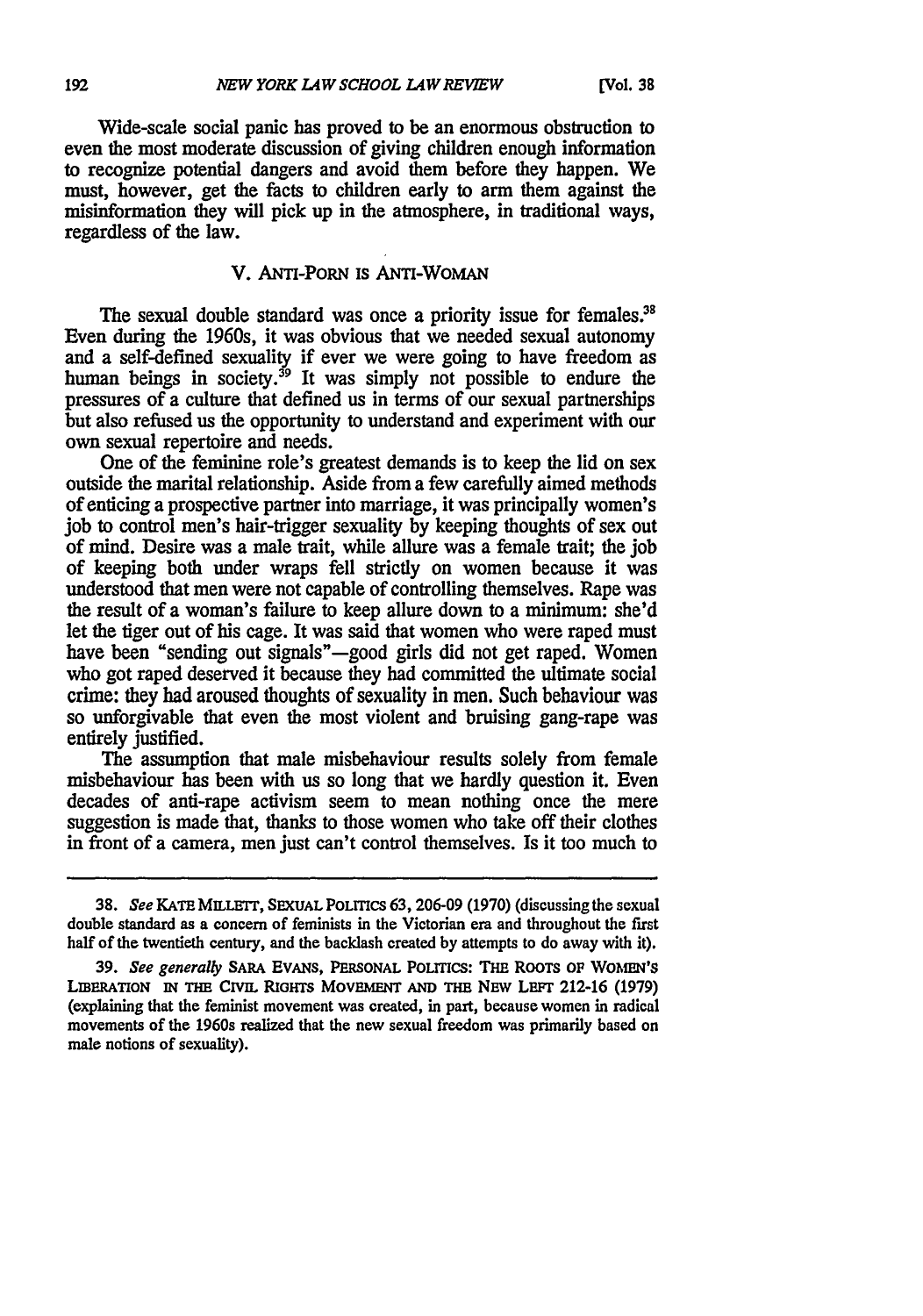ask feminists to realize that this is nonsense; that most men do indeed control themselves; that neither women in miniskirts nor women in minimal underwear "provoke" rape? It should be obvious that the "porn causes rape" argument is nothing but a slightly more sophisticated version of blaming **(highly** stigmatized, largely powerless) women for the antisocial behaviour of a minority of men.

Rather than saying that a woman in a miniskirt invited her own rape, we now pretend that other women incited the rapist. **A** common argument against pornography asserts that porn "misrepresents" women **by** portraying us as being willing to participate in sex for the sheer pleasure of it.<sup>45</sup> The underlying presumption is that we can *not* participate in sex for the sheer pleasure of it, which leads only to the conclusion that any woman who appears to do so is harming other women.

This view of female sexuality is thoroughly evil and manifestly antiwoman. Feminists should know **by** now that although many women enjoy sex very much, doing it for love alone, without lust, often proves to be a tedious, degrading, and painful event. It is shameful that self-proclaimed "anti-sexist" men and "feminists" run around maintaining that women are not competent to make free choices to participate in sexual activities or pornography because we are too "brainwashed" to understand how oppressed we are. Discouraging women from sexual exploration has been vital in making us feel we have to tolerate bad sex; we are entitled to find out what we want without being told what we are not supposed to like by the church, our mothers, or our "sisters."

Have we already forgotten the misery of being expected to satisfy the needs of husbands and society because our own sexual desires were not meaningful? Why, then, should we settle for a new "feminist" instruction to ignore our own sexual curiosity and go back to our old "feminine" job of suppressing sexual thoughts in men? If women are to achieve any kind of freedom from oppression, it must mean that each of us owns her own body-not just her womb, but her sexuality as well. This necessarily must include the right to park our naked bodies in front of cameras if we choose. We are not just tools with which society can build itself to its own ends: In the same way that we have argued that we do not owe unwanted pregnancies to the state or free sex to rapists, neither do we owe our sexual behaviour to society, to abstract ideals of "the family," nor to the most vocal members of the current feminist movement.

*<sup>40.</sup> See generally* **FINAL** REPORT, *supra* note 37, at 35-36, 82-83, 99, 339 (discussing the alleged harm inherent in pornography because it represents sex as a purely pleasurable experience unconnected to love, affection, or commitment); Catharine A. MacKinnon, *Not a Moral Issue,* 2 **YALE** L. & POL'Y REv. 321,326 (1984) (arguing that pornography presents a male view of female pleasure and desire).